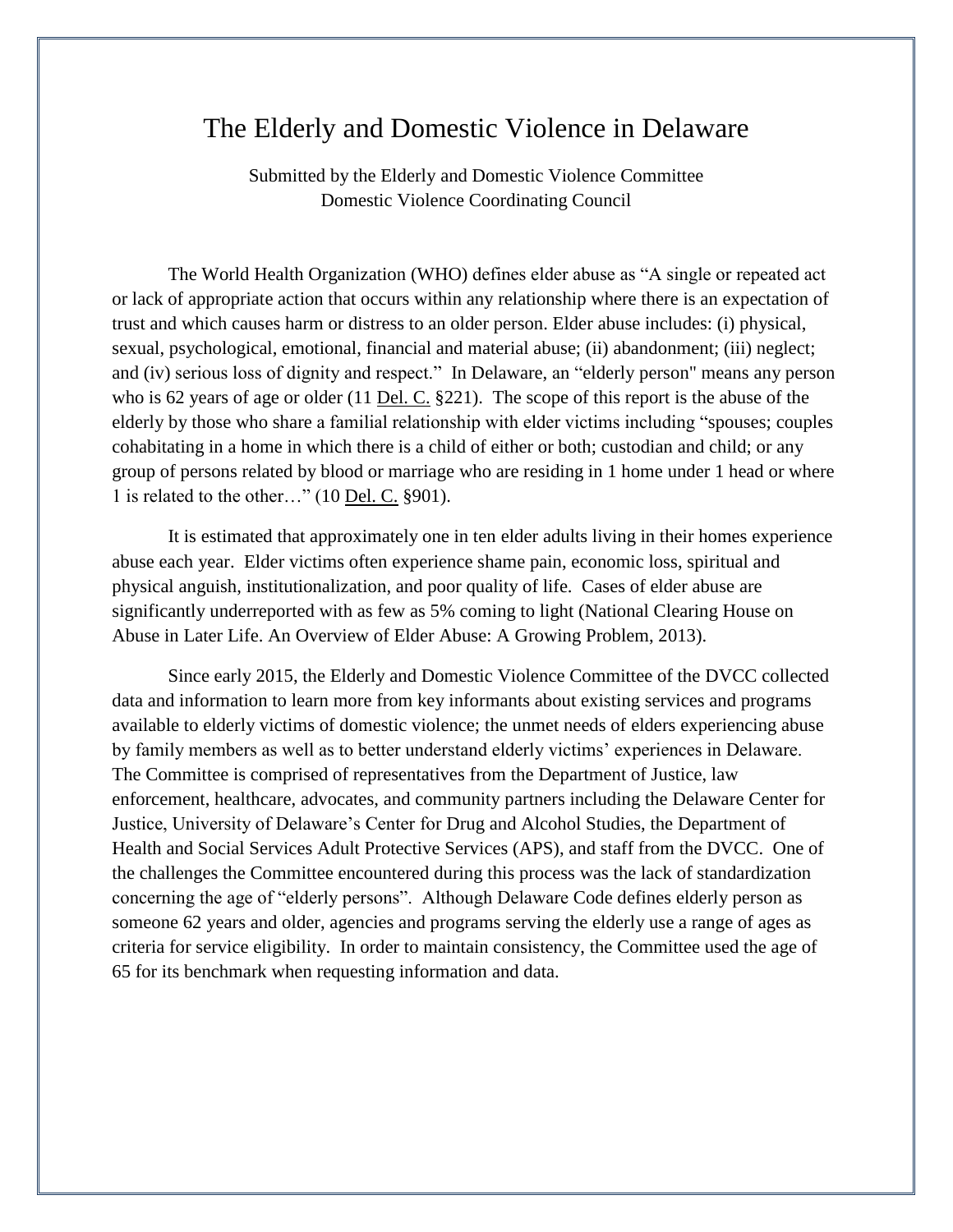The Committee met with key informants who described the private sector's holistic approaches to senior housing; free or low cost legal services provided to older Delawarean as well as the legal needs of seniors that are unmet; as well as current approaches to providing emergency, safe housing for elderly victims of domestic violence in New Castle County.

In addition, the Committee conducted a series of "listening sessions" throughout the state to learn from constituents about the unmet needs of elderly victims of domestic violence. The Committee also obtained data about elderly domestic violence cases reported to law enforcement as well as to APS.

During 2015, staff from two specialized victim services programs based in New Castle County reported on some of the barriers faced by elder victims of domestic violence who were engaged with the justice system. These include physically navigating the courthouse, understanding the legal processes, and unwillingness to participate in prosecution fearing that the abuser, a family member who often provides a substantial amount of assistance and care to the elder victim will "go to jail". Victim services staff noted that most elderly victims of domestic violence hoped that their abusive family member would receive help instead of punishment. It was also reported was that a majority (68%) of older victims served by the community-based victim services program needed safe, permanent housing away from the abusive family member.

Elderly domestic violence also occurs in housing programs specifically designed for elderly with limited resources. Staff from Sacred Heart Village, a faith-based housing program located in Wilmington noted that residents (age 62+) must meet low income requirements to reside in one of the program's 77 apartments. Caregivers can be approved to live with the elder resident if they are included in the rental agreement. Most elderly domestic violence cases include financial exploitation by adult child(ren). One of the challenges the program encounters is providing for elder victims' safety by removing financially exploitive adult children from their parent's residence. This is because the adult child is included is the lease. Staff also noted there is a shortage of safe stable housing for low income elders and that the waiting time for an apartment at the Village is 2-1/2 years.

Civil legal services are available to older Delawareans  $(60+)$  through the Community Legal Aid Services Inc. (CLASI) Elder Law Program. Services include Advance Health Care Directives; assistance with housing matters such as removing someone from a deed and eviction prevention in both the private and public sectors; assistance with public benefits and fraud. CLASI also assists elderly victims of domestic violence obtain civil Protection from Abuse orders and staff reported that in these cases the legal needs of elderly victims are similar to those of younger victims.

Representatives noted that the nature of cases involving elderly victims of domestic violence. are often complex and time consuming. Elderly victims of domestic violence are often physically isolated, have chronic health issues as well as mental health challenges, and lack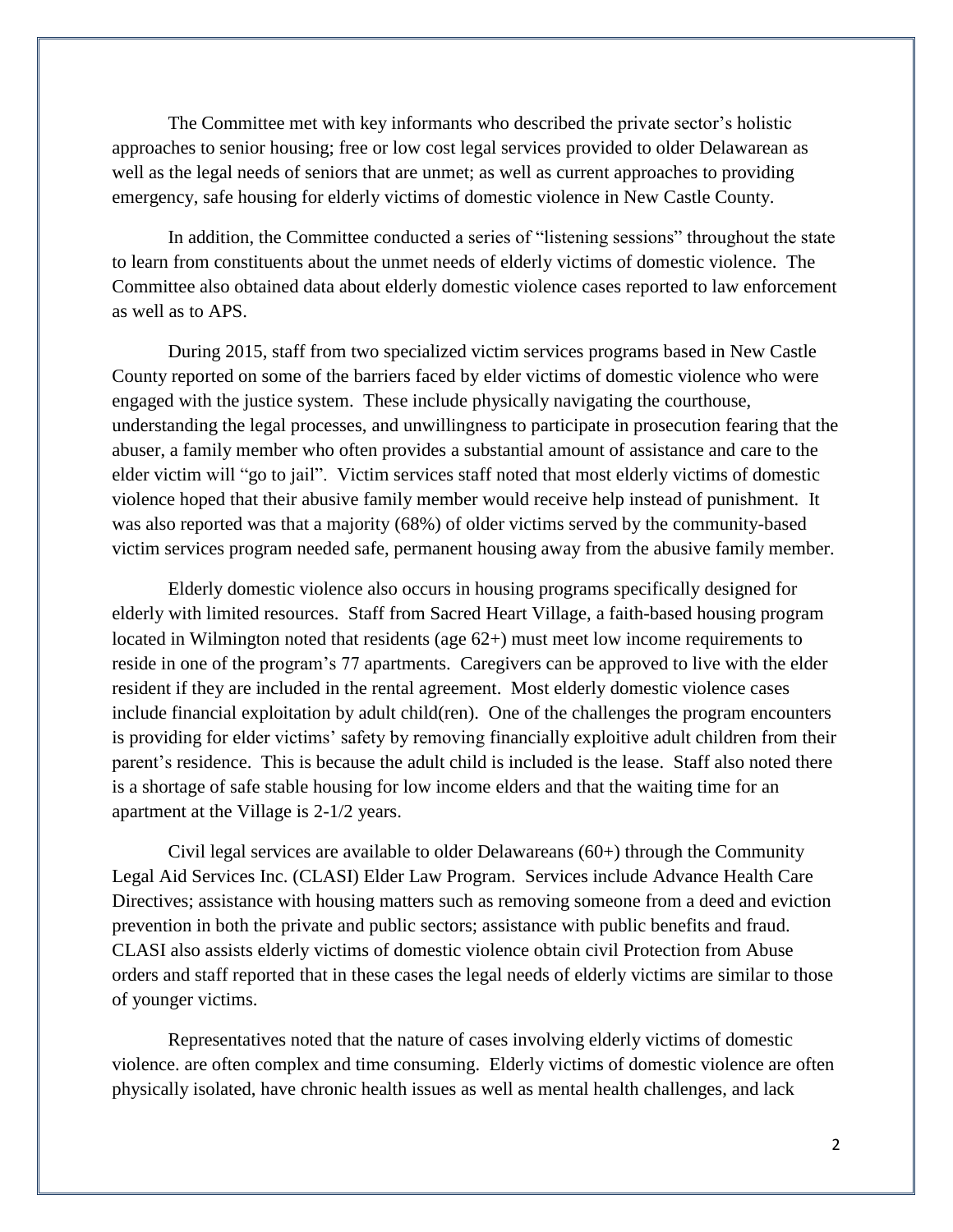convenient transportation in Sussex and Kent Counties. They also indicated there is need for free legal services in divorce cases for elderly victims who exceed income guidelines.

Staff from Delaware's Health and Social Services Adult Protective Services informed the Committee about Delaware's continued need for emergency shelter and corresponding services for abused elderly adults including those being harmed by partners and other family members. They described a program which provides safe housing to elderly victims who need an emergency placement due to physical abuse, neglect or financial exploitation. The *Safe Haven* program includes residential, case management and supportive services in a high-rise apartment building in New Castle County. Elder victims stay from three days to one month and eight to nine abused elders per year have utilized the *Safe Haven* program.

APS staff reported that there are about a half dozen standalone shelters for abused seniors in the United States. About 15 years ago a committee in Delaware unsuccessfully tried to locate a building for emergency shelter for elderly victims. One state, Connecticut, has implemented a model that could be replicated in Delaware. Connecticut established a consortium which includes 12 community partners from high rise apartments, nursing homes, extended stay hotels and adult foster care providers. Staff noted this type of collaborative and cooperative approach would ensure that safe haven services could be easily accessed by elderly who are abused throughout Delaware, including those residing in Kent and Sussex Counties.

The Committee also sought to learn more about constituents and consumers' impressions of the unmet needs of elder victims experiencing abuse by family members. During April 2016, the Committee conducted "Listening Sessions" in five venues throughout the state. Sites were: the Newark Senior Center, Saint Patrick's Center in Wilmington, the Kent County Public Library, the Georgetown Library and the Lewes Library. More than 55 elderly citizens, professionals and community members concerned about the well-being and safety of seniors attended one of the five sessions.

The format of the sessions included an overview of the DVCC and the work of the DVCC's Elderly and Domestic Violence Committee, the purpose of the session and information about domestic violence and the elderly including types of harm, barriers to disclosing mistreatment and exploitation, barriers to seniors seeking help and the importance of safety. During the sessions representatives from the Delaware Department of Justice, DHSS Adult Protective Services and police–based Victim Services staff from the Delaware Victim Center and the Georgetown, Newark, and Wilmington Police Departments to provide information about their roles, responses and services offered to elder victims through their agencies.

In addition, a facilitator from the Committee utilized standardized questions to elicit information from participants about ways elderly adults are harmed, mistreated and/or exploited and by whom; what types of assistance were offered and whether the assistance was effective;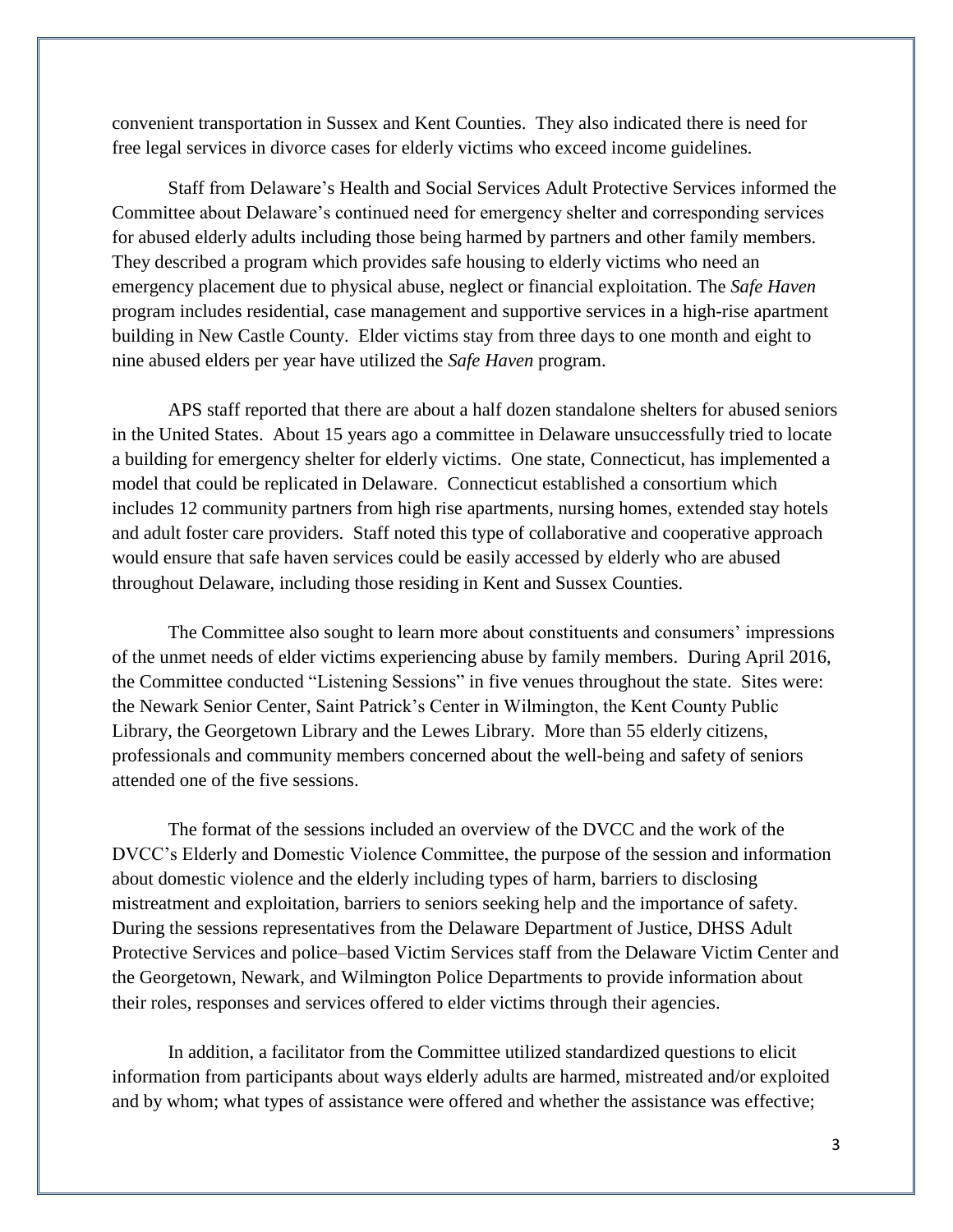what other type of assistance would have been useful and would have helped the older adult with safety.

Although the landscape and demographics of participants varied from one Listening Session to the other, several common themes emerged. Participants consistently reported that:

- Seniors who are harmed are more likely to experience more than one type of mistreatment including physical abuse, financial exploitation, neglect, and isolation.
- Spouses, adult children and grandchildren are most likely to mistreat elder Delawareans.
- Adult children and grandchildren who abuse their elder family member are more likely to have substance use disorders.
- Barriers to seniors seeking assistance include shame, isolation, not recognizing that mistreatment is occurring, and a lack of awareness about resources and services available to assist them.
- Outreach and education activities would promote public awareness of resources to elderly who are being mistreated. This includes collaboration with faith communities, service clubs and public safety organizations (e.g., volunteer fire companies) to ensure that elderly residing in rural communities are informed about elderly domestic violence, as well as assistance and resources available to them
- Staff development and education that encompasses information on the recognition of the signs of mistreatment and referral to services and resources is recommended for those who interact with the elderly on a regular basis. This includes providing education to housing managers, adult day care program staff, as well as home meal delivery staff and volunteers.

During 2014, more than 118,280 or 84% of Delawareans age 65 and older lived in households. (US Census Bureau 2014 American Community Survey). During that same year, Delaware's Health and Social Services Adult Protective Services received 1,355 complaints of elder abuse. Of those, 82% of the complaints involved abuse by a family member including 49% by an adult child and 15% by a spouse. The remainder involved other relatives including siblings, grandchildren and co-habitants.

At the request of staff from the Domestic Violence Coordinating Council, the Delaware Information and Analysis Center (DIAC) provided an overview of elderly victims of domestic violence and associated crimes reported to Delaware's law enforcement agencies.

The information was obtained from the Law Enforcement Investigative Support System (LEISS) crime reports. The criteria used by DIAC was: victims were at least 62 years of age; incidents which occurred between 2012 and 2016; the number and types of crimes; the victim/suspect relationship; and the presence of drugs or alcohol in relation to the incident. A copy of the DIAC is included.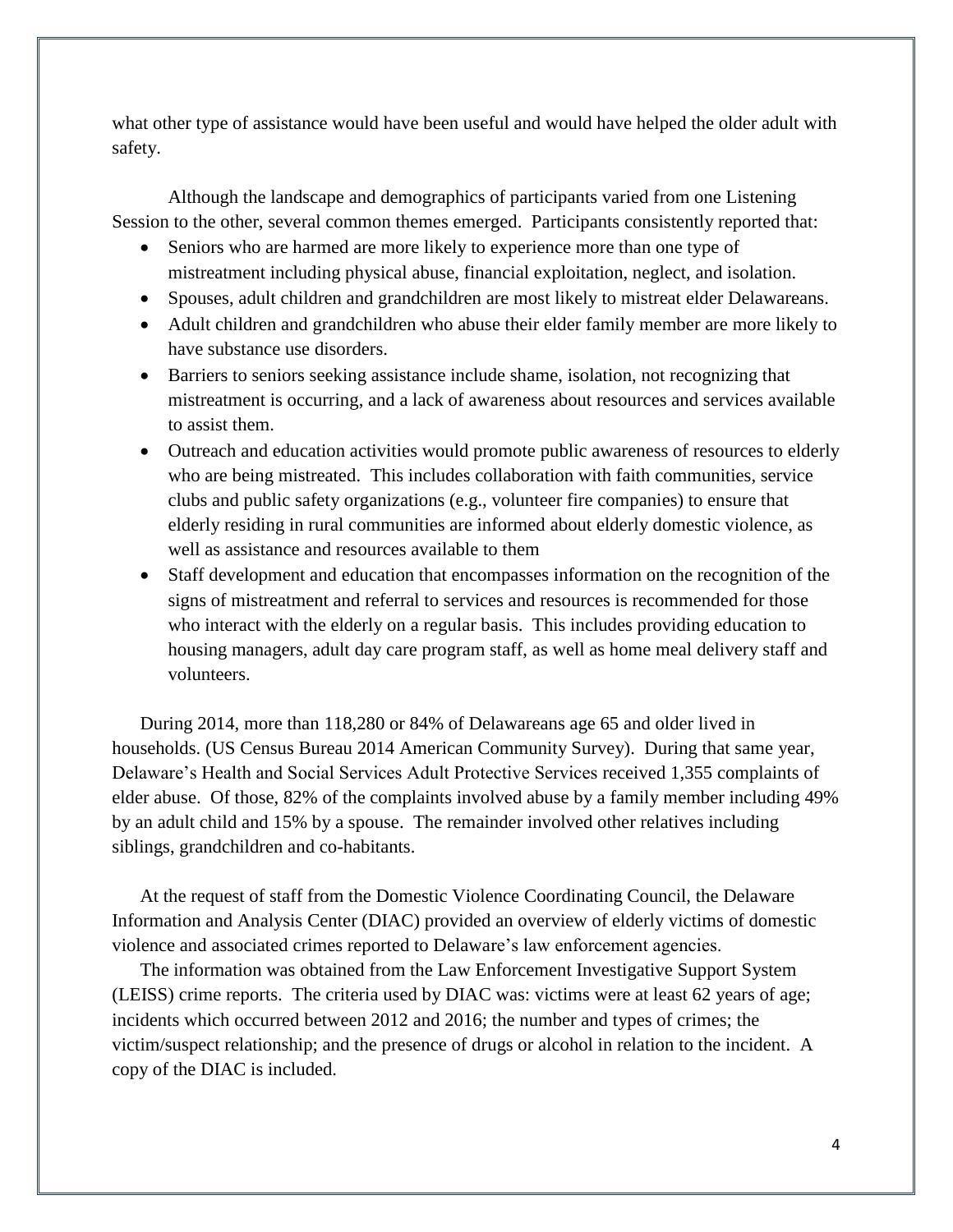According to the *Elderly Victim Report* produced by DIAC, between January 2012 and December 2016 the yearly average of domestic-related reports involving elderly victims of domestic violence throughout Delaware was 1,475. The most prevalent relationship between the suspect and the elderly victim was a parent to the suspect. This occurred in 45% of New Castle County cases, in 37% of Kent County cases and in 40% of Sussex County cases. Grandchildren as suspects were the second most common relationships in all three counties.

The most frequent crime against elderly victims during the five-year period was assault followed by theft and fraud/forgery. Statewide, the number of elderly victims of domestic violence involved in a drug or alcohol related incidents ranged from 54 in 2013 to 105 in 2016. The number of crimes for incidents involving elderly victims of domestic violence that were drug or alcohol related ranged from 69 in 2013 to 128 in 2016. Overall, Sussex County had the highest number (49%) of elderly victims of domestic violence involved in a drug or alcohol related incident as well as the highest number of crimes against elderly victims of domestic violence (45%). Also in Sussex County, there was a notable spike in crimes against the elderly in which drugs or alcohol were a factor between 2015 and 2016.

The DVCC Elderly and Domestic Violence Committee has identified several areas that they can address based on the information gathered and members' wide range of experience and expertise. These recommendations include:

- 1. promote public awareness about domestic violence and the elderly on a statewide basis;
- 2. collaborate with faith-based communities to provide outreach to ensure the elderly are aware of the risk of elderly domestic violence as well as resources available to assist victims;
- 3. develop strategies and implementing education on identifying elderly victimization to professionals and paraprofessionals who have contact with elderly citizens;
- 4. work with community partners to explore the feasibility of establishing emergency housing for low income victims of elderly domestic violence in Kent and Sussex Counties; and,
- 5. inform legislators and policy makers about the impact of elderly domestic violence on victims in order to ensure that the needs of this vulnerable but often hidden population are addressed.



For more information about the Domestic Violence Coordinating Council, please go to our website at [www.dvcc.delaware.com.](http://www.dvcc.delaware.com/)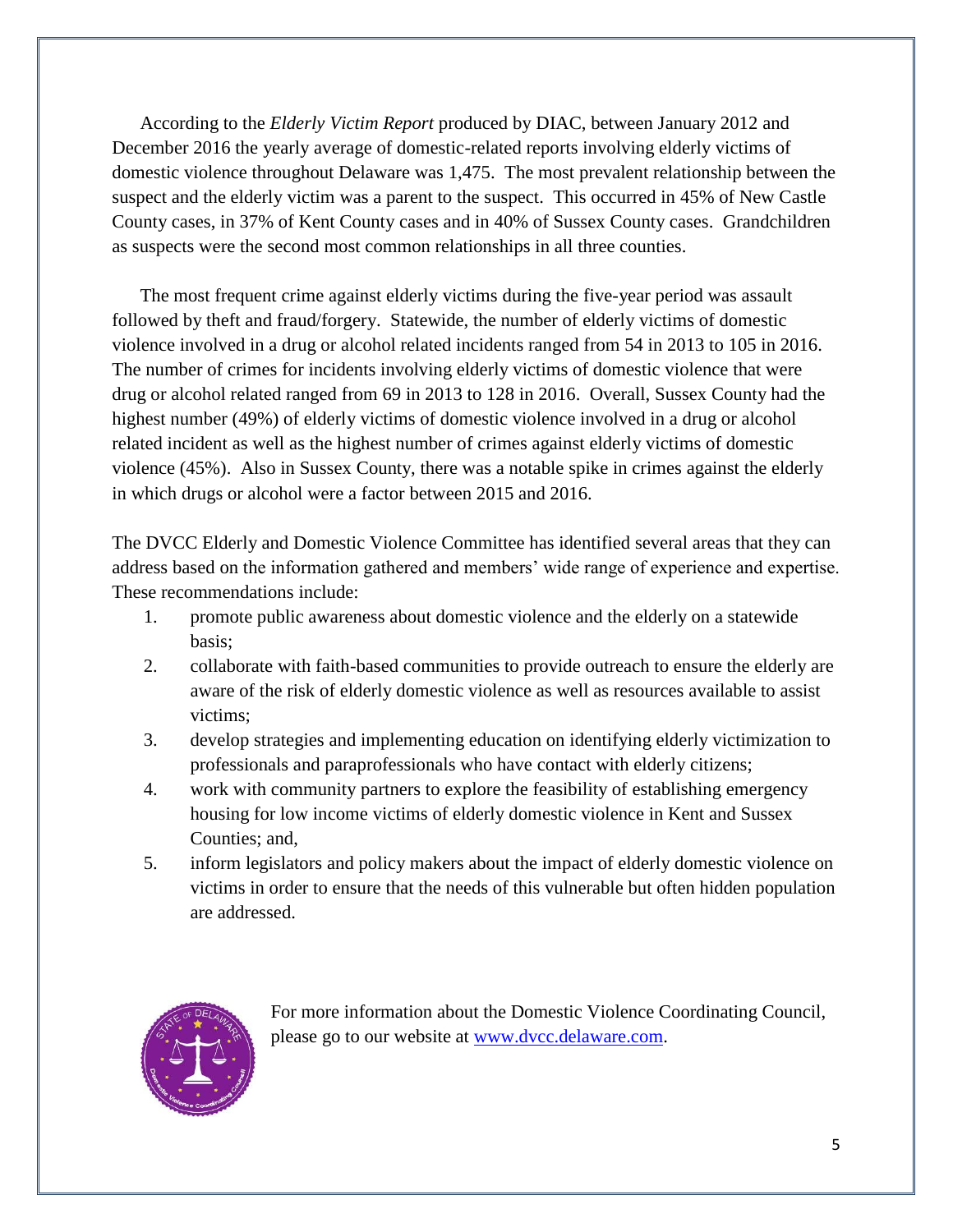

#### **(U//FOUO) – Elderly Victim Report**

This Elderly Victim Report is intended to provide an overview of elderly victims and associated crimes reported by Delaware law enforcement agencies. The information provided was obtained from Law Enforcement Investigative Support System (LEISS) crime reports. The criteria used to determine incidents is as follows: LEISS reports where the victim of a crime was at least 62 years of age, and the incident occurred between the years of 2012 and 2016. Crime reports that met this criteria were then examined further to determine numbers of crimes against elderly victims, victim/offender relationship, type of crime, and presence of drugs or alcohol in relation to the incident.

Information contained within the report is "For Official Use Only". This report was prepared for the Domestic Violence Coordinating Council.

This data is accurate as of 03/27/16.

## **Crimes Against Elderly Victims & Number of Victims**



Between January 2012 and December 2016, there were 7375 domestic reports submitted in LEISS in which a crime against an individual aged 62 or older occurred; 2926 in New Castle County, 1411 in Kent County, and 3038 in Sussex County. The yearly average of crimes against an elderly victim is 1475.

HSEC 4, 5, 10

Between January 2012 and December 2016, there were 3519 elderly victims statewide; 1563 in New Castle County, 710 in Kent County, and 1246 in Sussex County. The county with the most prevalent number of crimes against the elderly was Sussex County, New Castle County had the most victims.

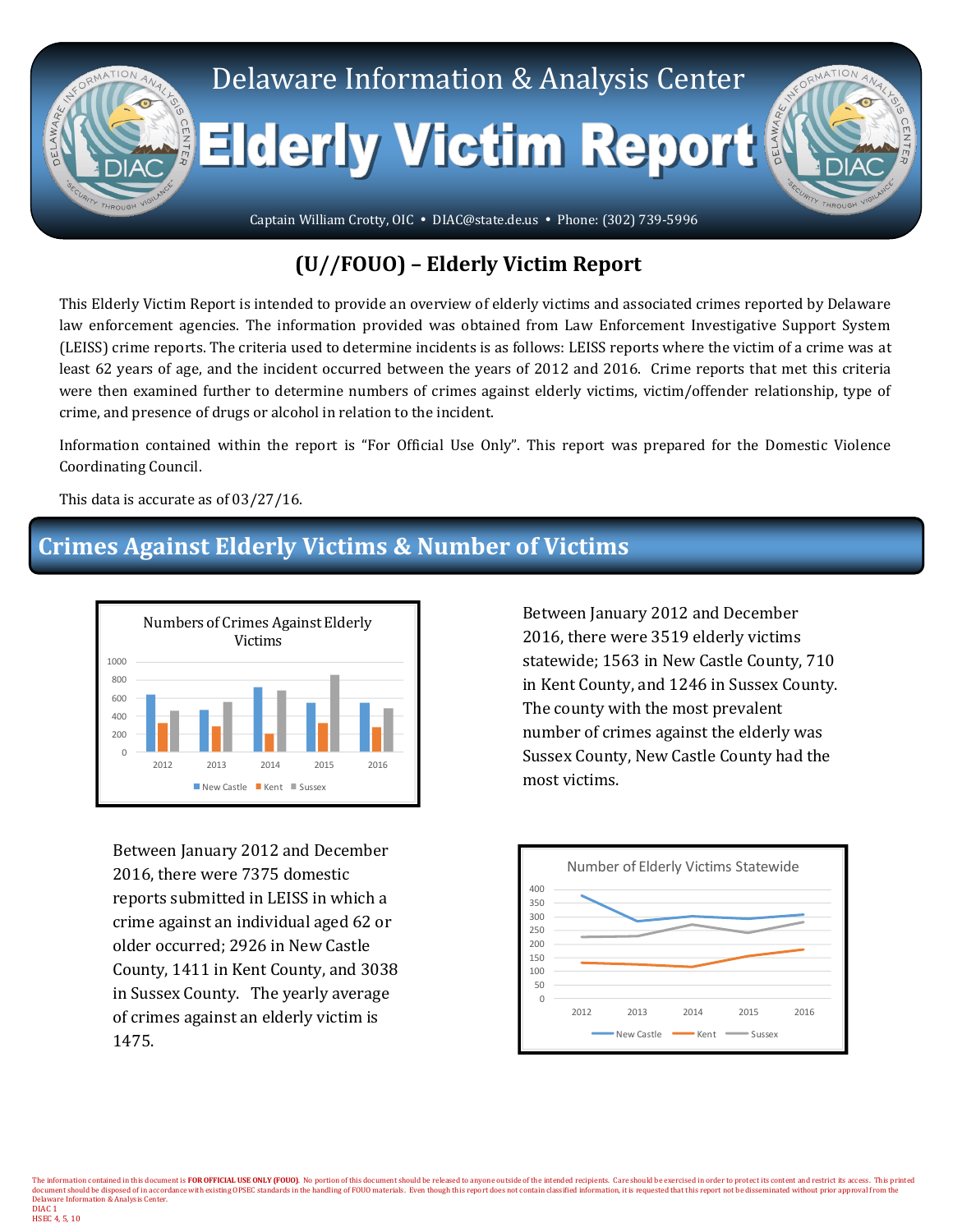## **Type of Crime**

LEISS reports submitted for the timeframe of January 2012 through December 2016 where a victim aged 62 or older, were researched in an attempt to determine the types of crimes committed against elderly victims. The following is an average of the five (5) year time frame, for all counties in Delaware. For the given time period, 3,519 domestic incidents occurred where an elderly person was the victim. Assault was the leading type of crime against the elderly at 38% (1330 incidents), followed by theft at 16% (572 incidents), and then Fraud/Forgery at 11% (371 incidents).



Other Serious Crimes include: Homicide, Rape/Sexual Assault, and Kidnapping.

Other Crimes/Offenses include: Animal Bite/Scratch, Arson, Bail/Release, Drug Offenses, Fatal MV Collision, Food Drug Offenses, Local Fugitive, Lost or Misplaced Property, Miscellaneous Investigations, Missing Persons, Obstructing Police, Resisting Arrest, Loitering, Runaways/Juveniles, Serving Protection From Abuse Orders, Suicide, Traffic Offenses, and Transports to Hospitals.

*Note: These crimes are based on the primary crime for each incident involving the elderly person. The primary crime of the incident is not necessarily the crime committed against the elderly victim.*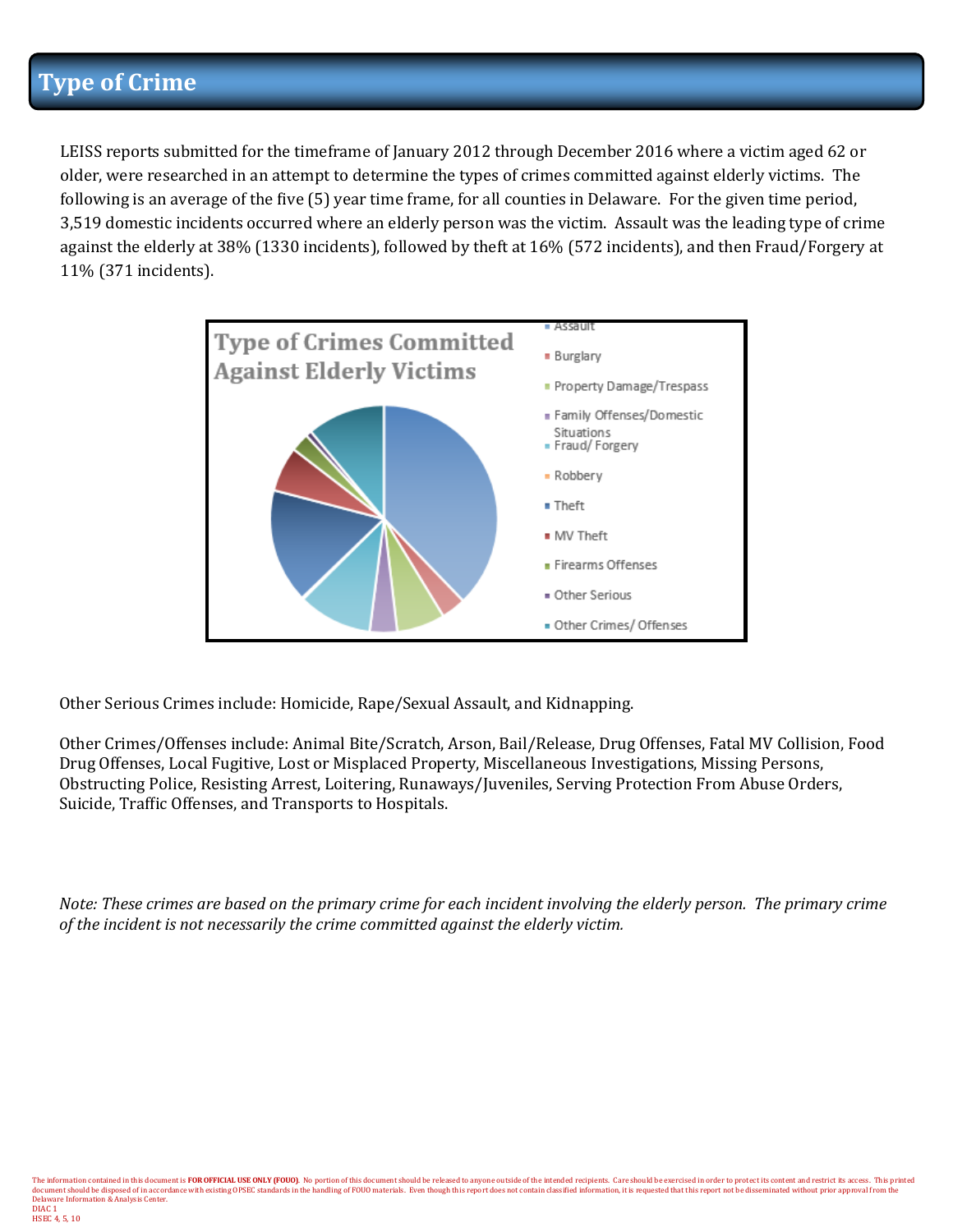## **Relationship to Victim**

LEISS reports submitted for the timeframe of January 2012 through December 2016 with a victim aged 62 or older were researched in an attempt to determine the familial relationship between the victim and suspect. The below information includes LEISS domestic related reports submitted by Delaware police agencies statewide. The following familial relationships, listed in order by prevalence, were noted:

- *Parent*
- *Grandparent*
- *Other*
- *Spouse*
- *Boyfriend/Girlfriend*
- *Ex-Spouse*

The category of *other* includes child, child of boyfriend/girlfriend, stepchild, sibling, stepsibling, in-law, grandchild, and any other family members.

The below graphs show a five (5) year average of relationship between victim and suspect. In all three counties in Delaware, the most prevalent relationship between the victim and the suspect occurred when the victim was the parent of the suspect.

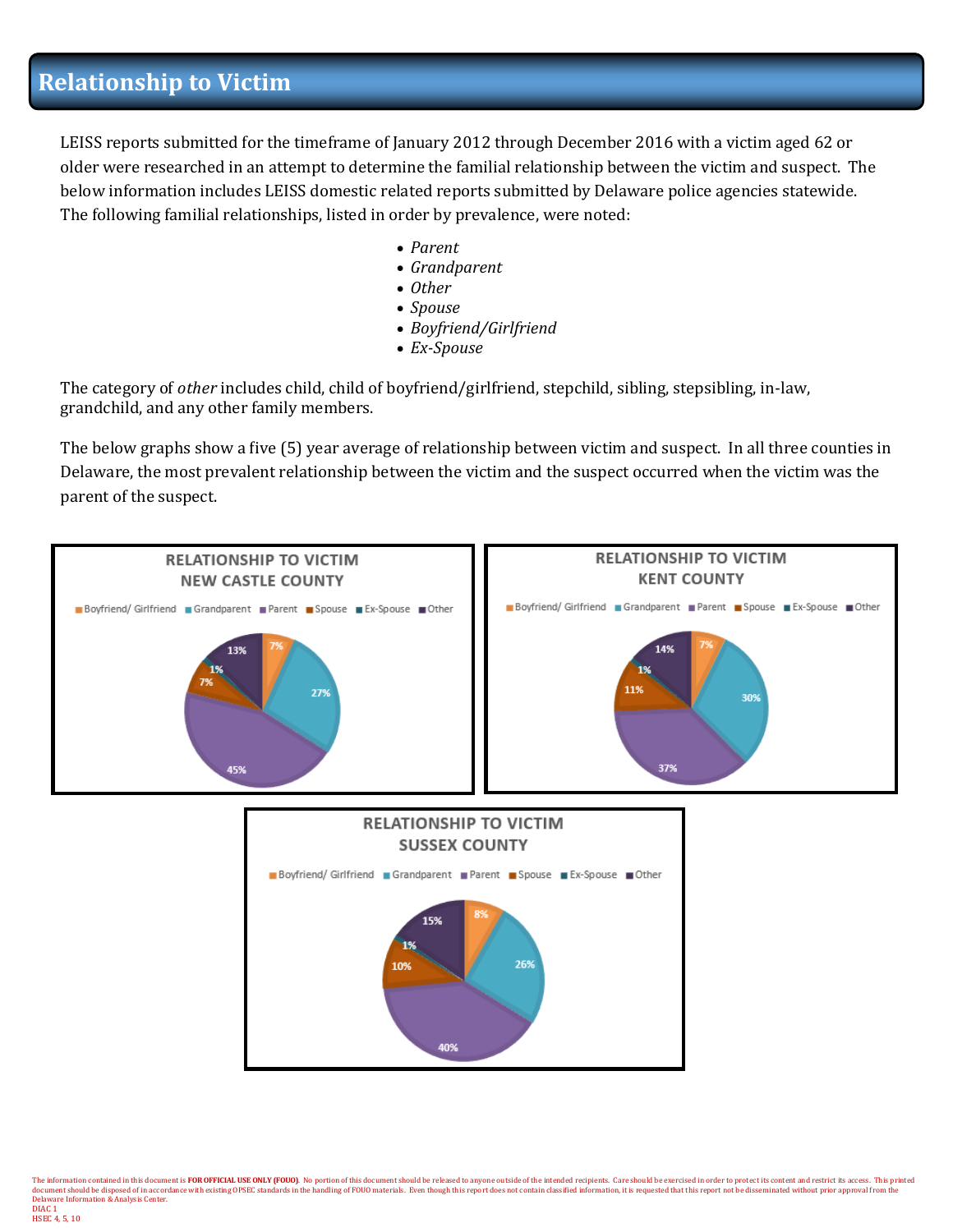LEISS reports submitted for the timeframe of January 2012 through December 2016 with a victim aged 62 or older were researched in an attempt to determine the prevalence of drug/alcohol use as it relates to the victim. The below information includes LEISS reports submitted by Delaware police agencies statewide.

The below graphs illustrate the following:

- *Number of Elderly Victims Involved in Drug/Alcohol Related Incidents*
- *Number of Crimes Against Elderly Victims for Incidents which were Drug/Alcohol Related*
- *Total Crimes for Incidents Involving Elderly Victims which were Drug/Alcohol Related*

In Delaware, the most prevalent relationship between an incident with drugs/alcohol and the victim was reported in Sussex County. Sussex County had the highest number of involved elderly victims (49%), number of crimes against the elderly (45%), and total crimes for incidents involving elderly victims (47%). No pattern, either ascending or descending, can be seen from year to year, however a spike in crimes against the elderly in which drugs/alcohol were we a factor can be seen in 2016.

Note: *The data represent victims / crimes where there was any indication that the incident was alcohol &/or drug related. This includes incidents with any drug offenses, drunkenness offenses, or liquor offenses as well as incidents with any crimes marked as drug or alcohol involved.*